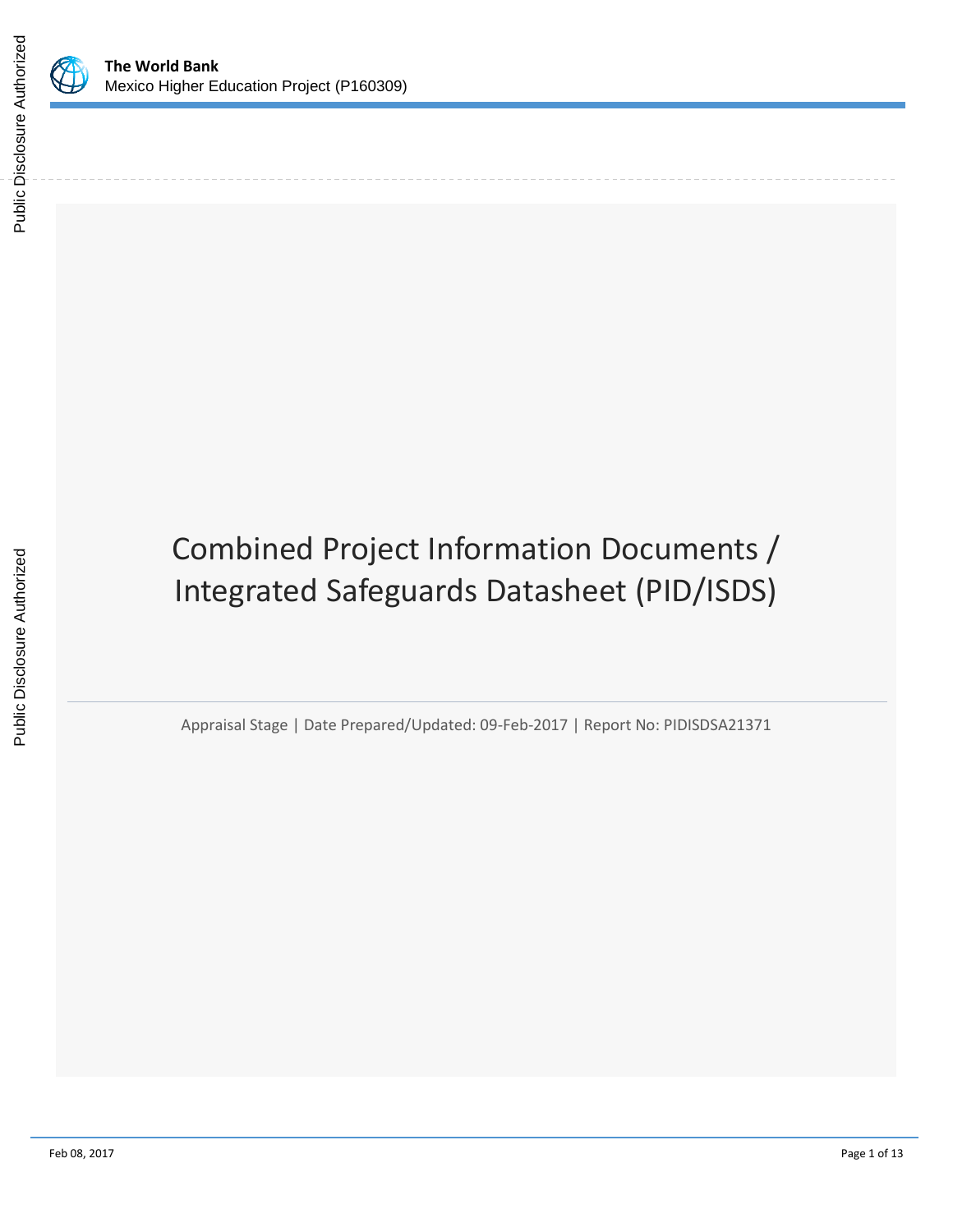

## **BASIC INFORMATION**

#### **OPS\_TABLE\_BASIC\_DATA A. Basic Project Data**

| Country<br>Mexico                                         | Project ID<br>P <sub>160309</sub>                                                                              | Project Name<br><b>Mexico Higher Education</b><br>Project        | Parent Project ID (if any)        |
|-----------------------------------------------------------|----------------------------------------------------------------------------------------------------------------|------------------------------------------------------------------|-----------------------------------|
| Region<br>LATIN AMERICA AND CARIBBEAN                     | <b>Estimated Appraisal Date</b><br>20-Jan-2017                                                                 | <b>Estimated Board Date</b><br>16-Mar-2017                       | Practice Area (Lead)<br>Education |
| Lending Instrument<br><b>Investment Project Financing</b> | Borrower(s)<br>Ministry of Finance and<br>Public Credit (Secretaria de<br>Hacienda y Credito Publico,<br>SHCP) | <b>Implementing Agency</b><br>Secretaria de Educación<br>Pública |                                   |

Proposed Development Objective(s)

Strengthen the institutional capacity for innovative teaching, collaborative applied research, and internal quality assurance across participating public higher education institutions.

#### Components

Development and Implementation of Innovative Teaching Practices in Teacher Training Colleges Strengthening Collaborative Applied Research and Innovative Teaching across Higher Education Institutions Strengthening of Higher Education Indicators and Quality Assurance Models

#### **Financing (in USD Million)**

| <b>Financing Source</b>                               | Amount |
|-------------------------------------------------------|--------|
| International Bank for Reconstruction and Development | 130.00 |
| <b>Total Project Cost</b>                             | 130.00 |

Environmental Assessment Category

#### B - Partial Assessment

#### Decision

The review did authorize the preparation to continue

**Note to Task Teams:** End of system generated content, document is editable from here.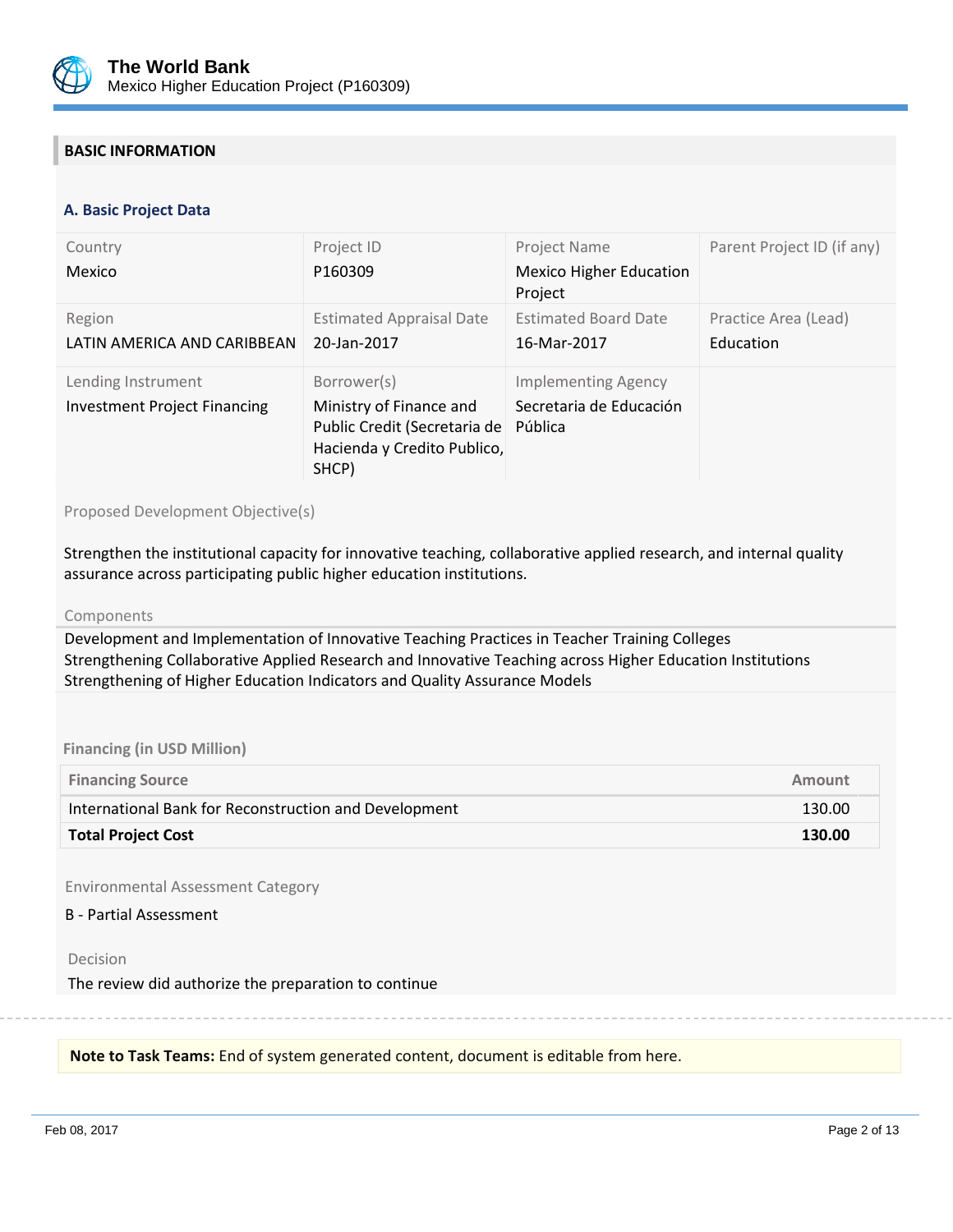

Other Decision (as needed)

## **B. Introduction and Context**

Country Context

- 1. **Mexico is a middle-income country with a per capita GDP of US\$9,010 (2015), facing significant challenges to growth and development.** After the 2008-09 global financial crisis, Mexico's economy rebounded quickly, reaching an average growth rate of 4.4% (2010-12). However, recent growth has been lower than expected, registering real GDP growth of 2.6% (2015). Importantly, scarce skilled labor and its impact on slow adoption of new technologies is also seen as important factors for slow productivity growth.
- 2. **Implementation of an ambitious structural reform agenda introduced by the current administration has the potential to raise productivity and unleash growth in the medium term while reducing poverty and income inequality**. A main priority for growth and development emphasized in both the reform process and the Mexico's National Development Plan (NDP) is improving the quality of education at all levels, and reducing access and achievement gaps between rich and poor to increase relevant skills in order to spur long-term equitable growth.
- 3. **Education is a key driver of growth.** Studies show that a 10% increase in the quality of human capital is associated with a GDP increase of 0.87% (OECD, 2009). Mexico is one of the countries with the greatest growth potential in GDP to be gained from improvements in its education system. It is estimated that the impact on economic growth of improving educational quality in Mexico would be almost double that observed in other countries (OECD, 2009). The critical challenge is to create human capacity with the relevant skills necessary to innovate and help solve local and national challenges.

#### Sectoral and Institutional Context

- 4. **Mexico's Public HE system is composed of a diverse range of sub-systems with differing levels of specialization, autonomy and access.** These sub-systems include: (i) the largely autonomous Public University sub-system (Public Federal Universities, Public State Universities, Public State Universities with Solidarity Support, and Inter-Cultural Universities) offering degrees in a wide range of subjects; (ii) the highlyspecialized Public Teacher Training sub-system (Teacher Training Colleges) offering university-type degree programs for all types and levels of teacher training; (iii) Public Technological Education sub-system (Technological Universities, Polytechnic Universities, and Federal and Decentralized Technological Institutes) offering university and two-year degrees in engineering and applied sciences; and (iv) the Public National Pedagogical University sub-system. Across all sub-systems, HEIs face significant challenges in achieving high quality and equity.
- 5. **Yet, Mexican HEIs acknowledge the importance of overcoming these challenges and further contributing to social and economic development. In that regards, The Mexico Education Reform aims to increase the quality of education and underscores the role of the Teacher Training sub-system, its colleges and its**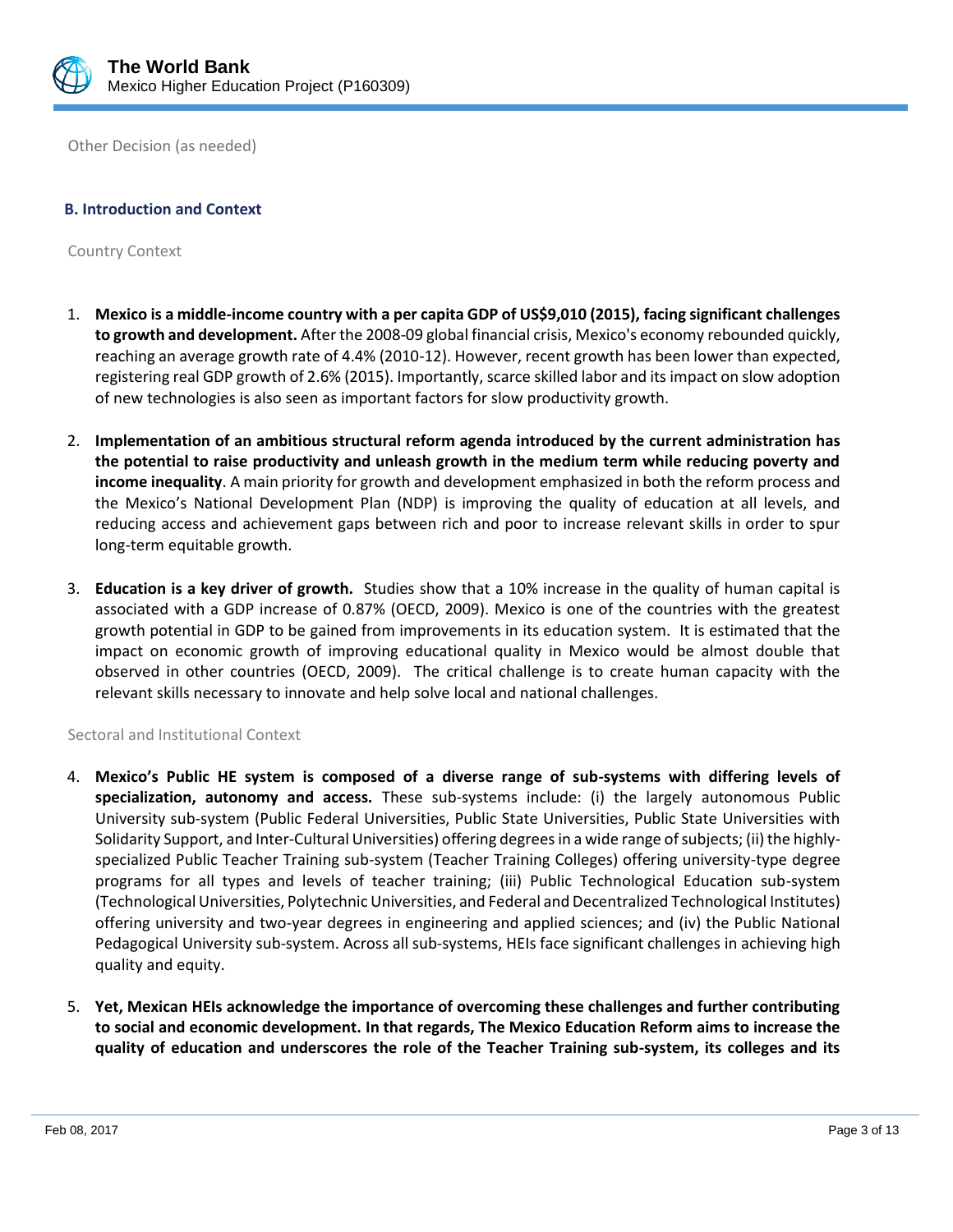

teachers. The Education Reform<sup>1</sup>, one of the most important reforms in the country's recent history, focuses on three major changes: (i) the creation of the National Teacher Service (SPD), including new measures related to hiring, evaluating, training, and promoting of teachers; (ii) the establishment of an autonomous National Institute for Education Evaluation (INEE); and (iii) the creation of a management and operations system for educational institutions.

- 6. **Improvement in the quality and relevance of teacher education in both Teacher Training Colleges and Universities requires new classroom practices, improved content, and an improved strategy to share new ideas across the system and SEP is adapting its institutional capacity support to Teacher Training Colleges in line with the National Education Reform**. SEP is prioritizing and allocating its funding for Teacher Training Colleges based on a set of quality indicators, including participation in Academic Research Groups (CA), achievement of successful results by their graduates in the national teacher selection process, improvements in classroom practices, and accreditation of programs. The instrument used to allocate budget is the Plan to Support the Quality of Education and the Transformation of Teacher Training Colleges (PACTEN). Additionally, in its efforts to strengthen Teacher Training Colleges, SEP will reform teaching practices and curricula in these Colleges to be aligned with the new education model for Basic and Upper Secondary Education.
- 7. **Translating collaborative research knowledge into education innovations in the classroom can lead to improvements in teaching practices and human capital more generally.** Innovations are broadly defined as the development and implementation of new solutions to existing problems. While not the only form of innovation, integration of information and communication technologies (ICT), including digital or virtual laboratories, is often used as a proxy for a country's ability to apply new solutions to education challenges. Mexico is one of the few LAC countries (8 out of 31) that still has not implemented nation-wide strategies to integrate ICT in all HEIs and has the lowest percentage (2%) of basic education teachers trained to teach using ICT facilities (UNESCO-UIS, 2012). A greater supply of education innovations in digital forms based on new research knowledge could increase relevance, quality and access to content and courses in HE, potentially increasing equal opportunities to those who have to date not participated in HE. Furthermore, increased research collaboration across HEIs would provide opportunities for more effective sharing of knowledge, improving both quality and equity across the HE system.
- 8. **The HE System requires improved quality assurance and robust indicators to coordinate and monitor the variety of types of institutions financed by the Government**. Under the umbrella of the Education System, a large number of government and non-government bodies are responsible for the planning, monitoring and evaluation of Mexico's multifaceted HE System. Moreover, the range of development of internal (at the institutional level) quality assurance systems is very large between institutions and between sub-systems.

## **C. Proposed Development Objective(s)**

**Note to Task Teams:** The PDO has been pre-populated from the datasheet for the first time for your convenience. Please keep it up to date whenever it is changed in the datasheet.

 $\overline{a}$ 

<sup>&</sup>lt;sup>1</sup> Which began phased implementation in 2015.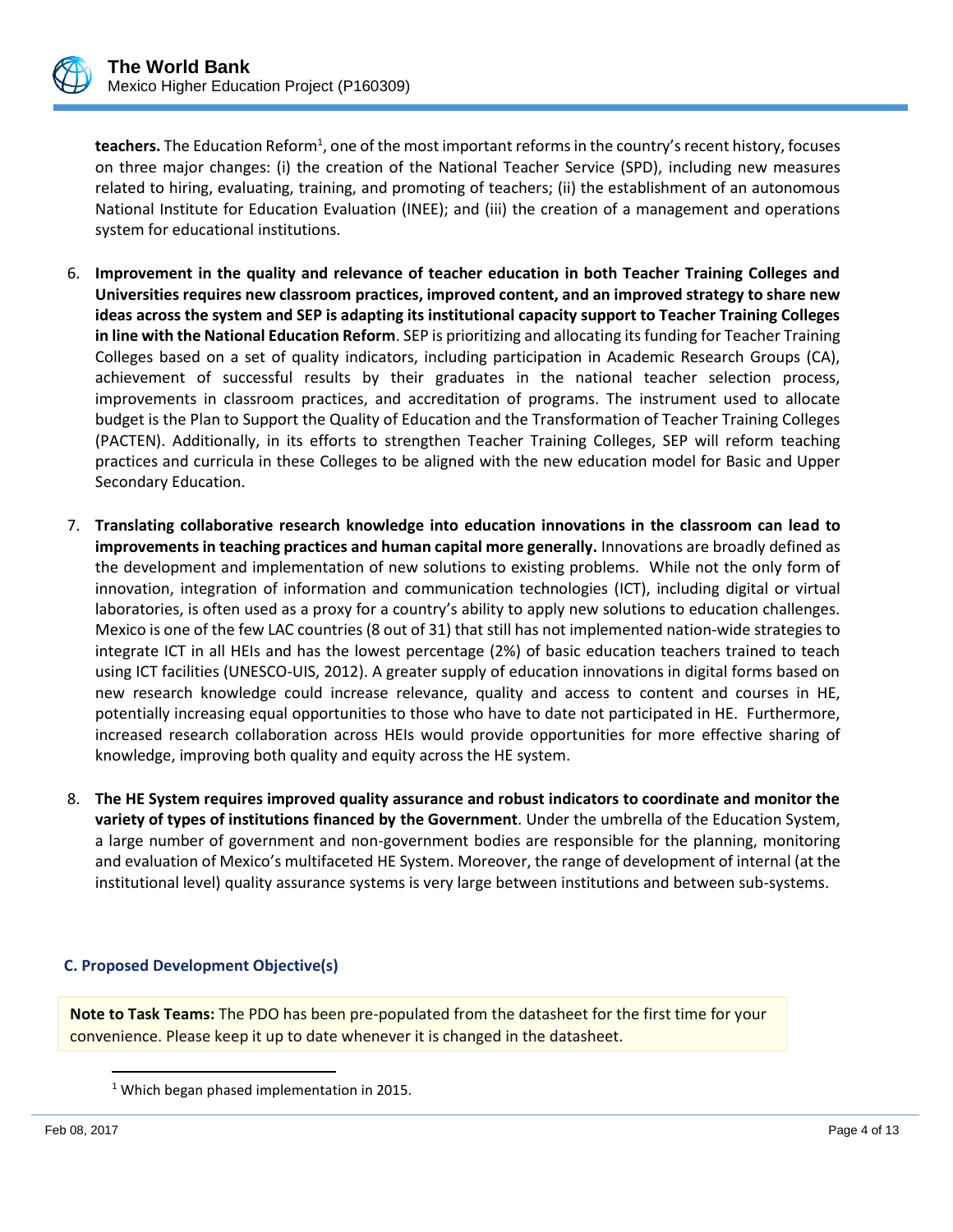

### Development Objective(s) (From PAD)

Strengthen the capacity for innovative teaching, collaborative applied research, and internal quality assurance across participating Public Higher Education Institutions.

#### Key Results

- 1. Number of Teacher Training Colleges with at least one Community of Practice that implements and documents an educational innovation.
- 2. Number of courses that are designed or redesigned to incorporate education innovations as a result of the research of Academic Alliances supported by the Project.
- 3. Percentage of Academic Alliance projects that achieve their annual goals.
- 4. Number of participating Higher Education Institutions that have incorporated the quality indicators developed through the Project in their internal quality assurance model.

#### **D. Project Description**

- 9. **Component 1: Strengthening Innovative Teaching Practices in Teacher Training Colleges (US\$6 million):**  The objective of the component is to strengthen innovative pedagogical practices that improve learning outcomes and to promote engagement and collaboration between teachers in Teacher Training Colleges and Public State Universities through the design, implementation, monitoring and systematic evaluation of communities of practice (CoP).
- 10. **Component 2: Strengthening Collaborative Applied Research and Innovative Teaching across Higher Education Institutions (US\$120 million):** The objective of the component is to strengthen collaborative applied research and innovative teaching across academic research groups and promote the formation of long-lasting cutting-edge academic alliances among public HEIs.
- 11. **Component 3: Strengthening of Indicators and Quality Assurance for Continuous Institutional Improvement (US\$4 million):** The objective of the component is to improve the internal quality assurance indicators and systems of participating HEI's in support of continuous improvement and to conduct impact and process evaluations of the Project.

#### **E. Implementation**

#### Institutional and Implementation Arrangements

- 12. **The General Directorate of University Higher Education (DGESU), General Directorate of Higher Education for Education Professionals (DGESPE), and the Office of the Sub-Secretariat of Higher Education within SEP would implement the Project**. DGESU and DGESPE would jointly coordinate Component 1 through establishment of a Coordination Committee, DGESU would coordinate Components 2 and 3, and the Office of the Sub-Secretariat of Higher Education would implement the impact evaluation in component 3. Project activities would be carried out by State HEIs in compliance with the agreements with SEP.
- 13. **Components will be implemented as follows**: For component 1, a joint Coordination Committee would be formed to organize, monitor and evaluate activities. The Committee would be led by the General Directors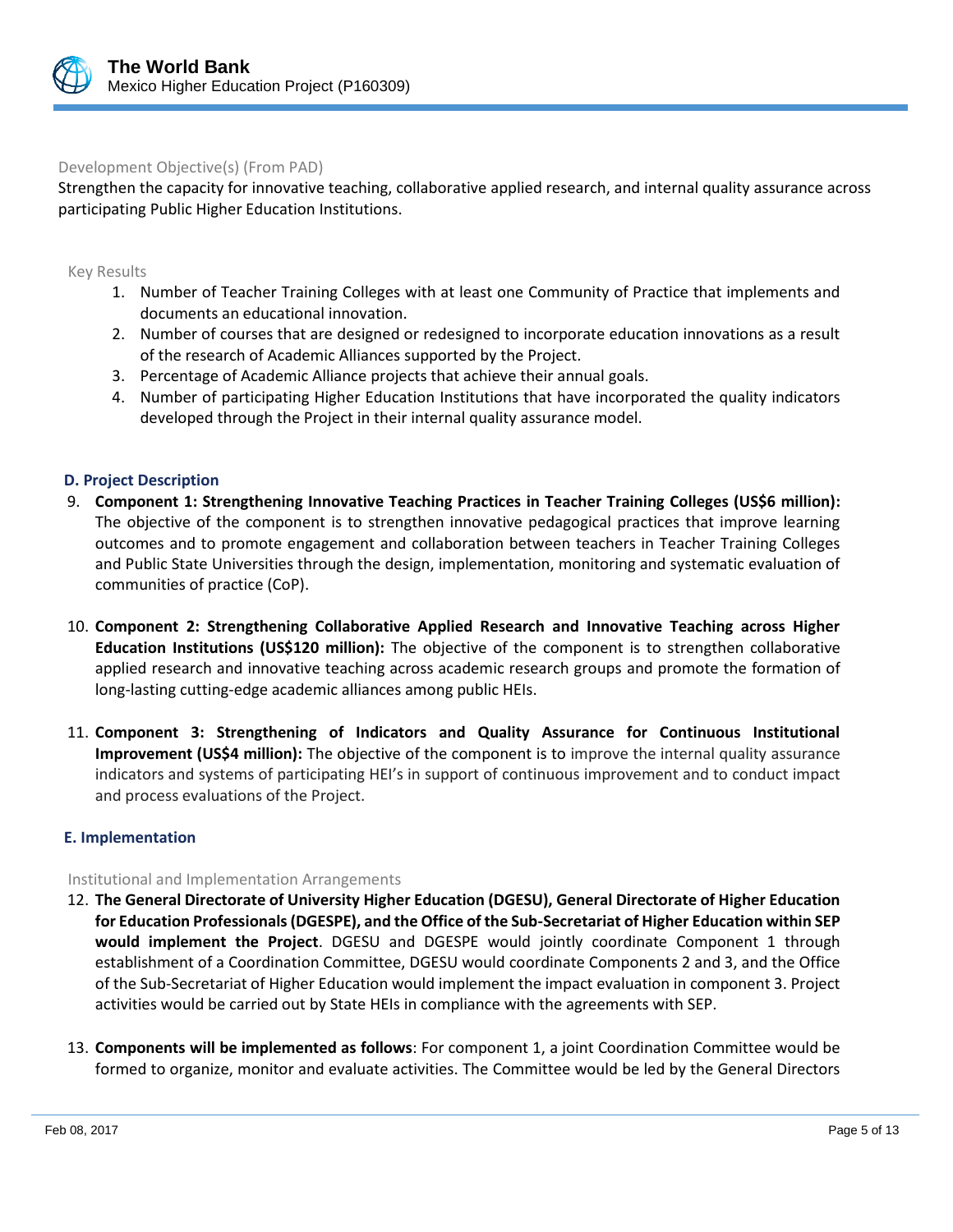

of DGESPE and DGESU and be composed of 3 staff members from each office (for a total of 8) who would be responsible for the design, implementation, monitoring and evaluation of CoPs. Component 2 would be managed by DGESU as part of their ongoing management of the 3 programs from which funding for component 2 would be reallocated – PRODEP, PFCE, and ProExoEES. Component 3 would be managed by DGESU.

14. *Nacional Financiera***, S.N.C, I.B.D. (***NAFIN***) would act as the financial agent for the Borrower,** managing loan disbursements and overseeing and supporting project implementation.

. **F. Project location and Salient physical characteristics relevant to the safeguard analysis (if known)**

The Secretariat of Public Education (Secretaría de Educación Pública, SEP), through the Sub-secretariat of Higher Education (Subsecretaría de Educación Superior, SES), would issue a number of calls for proposals, inviting Higher Education Institutions to submit applications to participate in a 4 year program. The Project therefore will be implemented in the regions in which the beneficiary higher education institutions are located. The risks and potential impacts on the environment for this Project are considered low and only related with the procurement of informatics and communication technological equipment needed for the implementation of component 2. The adaptation of physical infrastructure involved in each participating institution might have some impact on the environment (adaptation refers mainly to ICT infrastructure for connectivity and access to computers – refitting rooms to allow air conditioning, cabling, projectors, etc.). Due to these circumstances, operational policy 4.01 Environmental Assessment was instituted. Since the execution of each proposal would be independent, an Environmental Management Plan was instituted as a safeguard instrument, focused on the proper handling of electronic waste and other waste generated during the infrastructure adaptation. The EMP includes, conservation, reuse, recycling and adequate disposal of Special Management Waste. The guidelines and national legal framework are established through the General Law for the Prevention and Management of Waste and NOM- 161 SEMARNAT-2011. Similarly, it is expected that Intercultural universities and Teacher Training Colleges with indigenous populations will participate. The IPPF is designed to foster communication about the Project in these communities and monitor their participation.

#### **G. Environmental and Social Safeguards Specialists on the Team**

Dora Patricia Andrade,Francisco Peyret Garcia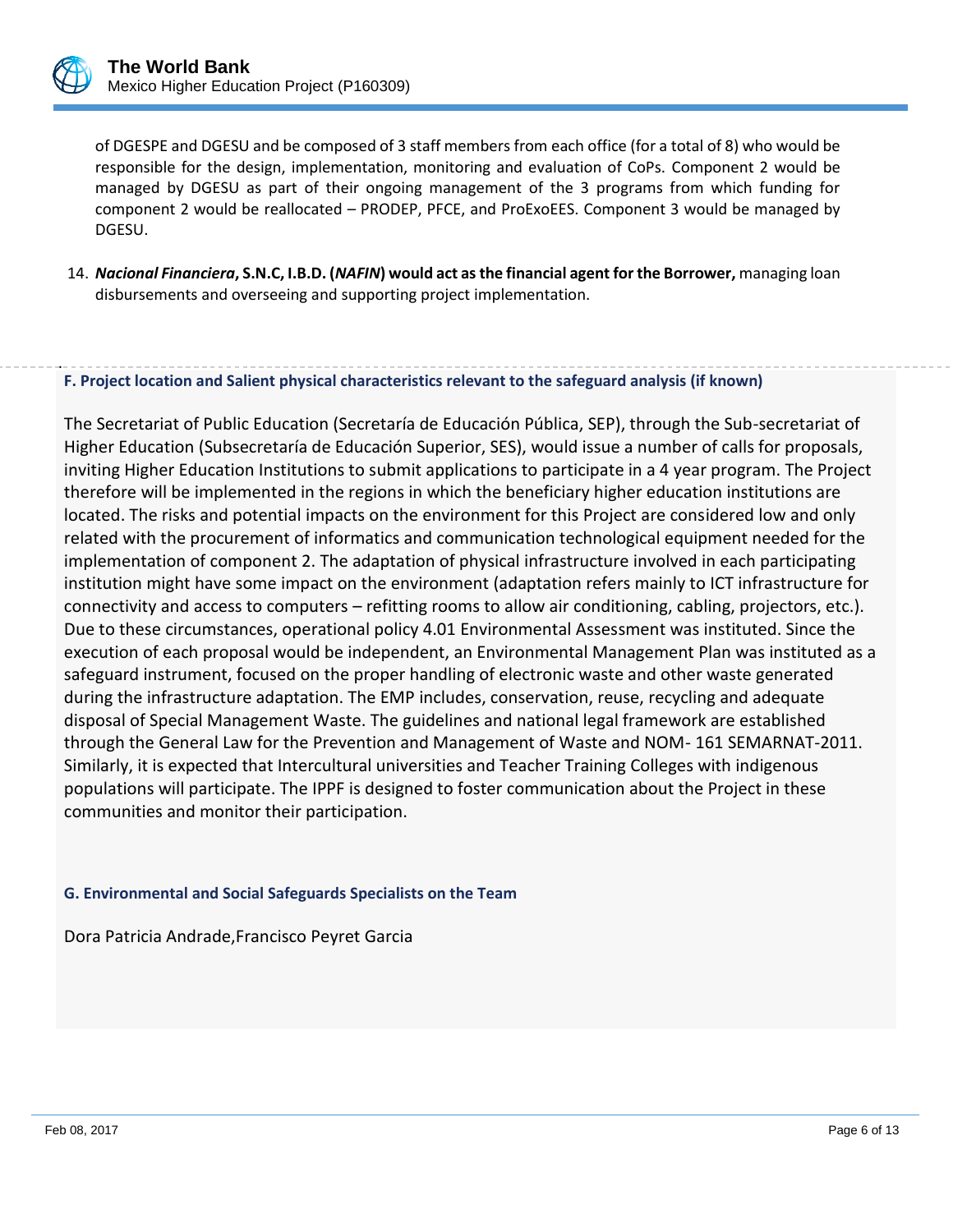

| SAFEGUARD POLICIES THAT MIGHT APPLY |            |                                                                                                                                                                                                                                                                                                                                                                                                                                                                                                                                                                                                                          |
|-------------------------------------|------------|--------------------------------------------------------------------------------------------------------------------------------------------------------------------------------------------------------------------------------------------------------------------------------------------------------------------------------------------------------------------------------------------------------------------------------------------------------------------------------------------------------------------------------------------------------------------------------------------------------------------------|
| <b>Safeguard Policies</b>           | Triggered? | <b>Explanation (Optional)</b>                                                                                                                                                                                                                                                                                                                                                                                                                                                                                                                                                                                            |
|                                     |            | This project is rated as Category B.<br>Operational Policy OP/BP 4.01 Environmental<br>Assessment is triggered and the project will only<br>develop an Environmental Management Plan EMP,<br>focused on the proper handling of electronic waste<br>and other waste generated during the infrastructure<br>adaptation, which includes, conservation, reuse,<br>recycling and adequate disposal of Special<br>Management Waste. The EPM would incorporate<br>mechanisms for monitoring and recording,<br>consultation with stakeholders and the grievance<br>mechanism, which are essential for compliance with<br>the OP. |
| Environmental Assessment OP/BP 4.01 | Yes        | These activities only involve procuring and replacing<br>equipment necessary for the implementation of the<br>activities that would be defined by each participating<br>alliance of institutions (universities or schools that<br>participate in the call for proposals). Replacement or<br>obsolescence of equipment that would generate<br>electronic waste and require special handling would<br>be observed in accordance with the national law.                                                                                                                                                                     |
|                                     |            | In 2010 SEMARNAT conducted a very complete<br>assessment of the status of e-waste in Mexico and<br>has updated the General Law for the Prevention and<br>Management of e-Waste as well as developed an<br>official policy guide for e-waste management (NOM-<br>161 SEMARNAT-2011).                                                                                                                                                                                                                                                                                                                                      |
|                                     |            | The application of this safeguard instrument would<br>be included in the operational manual. The<br>universities benefiting from the Project will report<br>on the status of any e-waste disposal in their reports<br>to SEP.                                                                                                                                                                                                                                                                                                                                                                                            |
| Natural Habitats OP/BP 4.04         | No         | This policy is not triggered given that the Project will<br>not support interventions near o in reserves or<br>natural habitats.                                                                                                                                                                                                                                                                                                                                                                                                                                                                                         |
| Forests OP/BP 4.36                  | No         | This policy is not triggered given that the Project will<br>not support interventions in forest                                                                                                                                                                                                                                                                                                                                                                                                                                                                                                                          |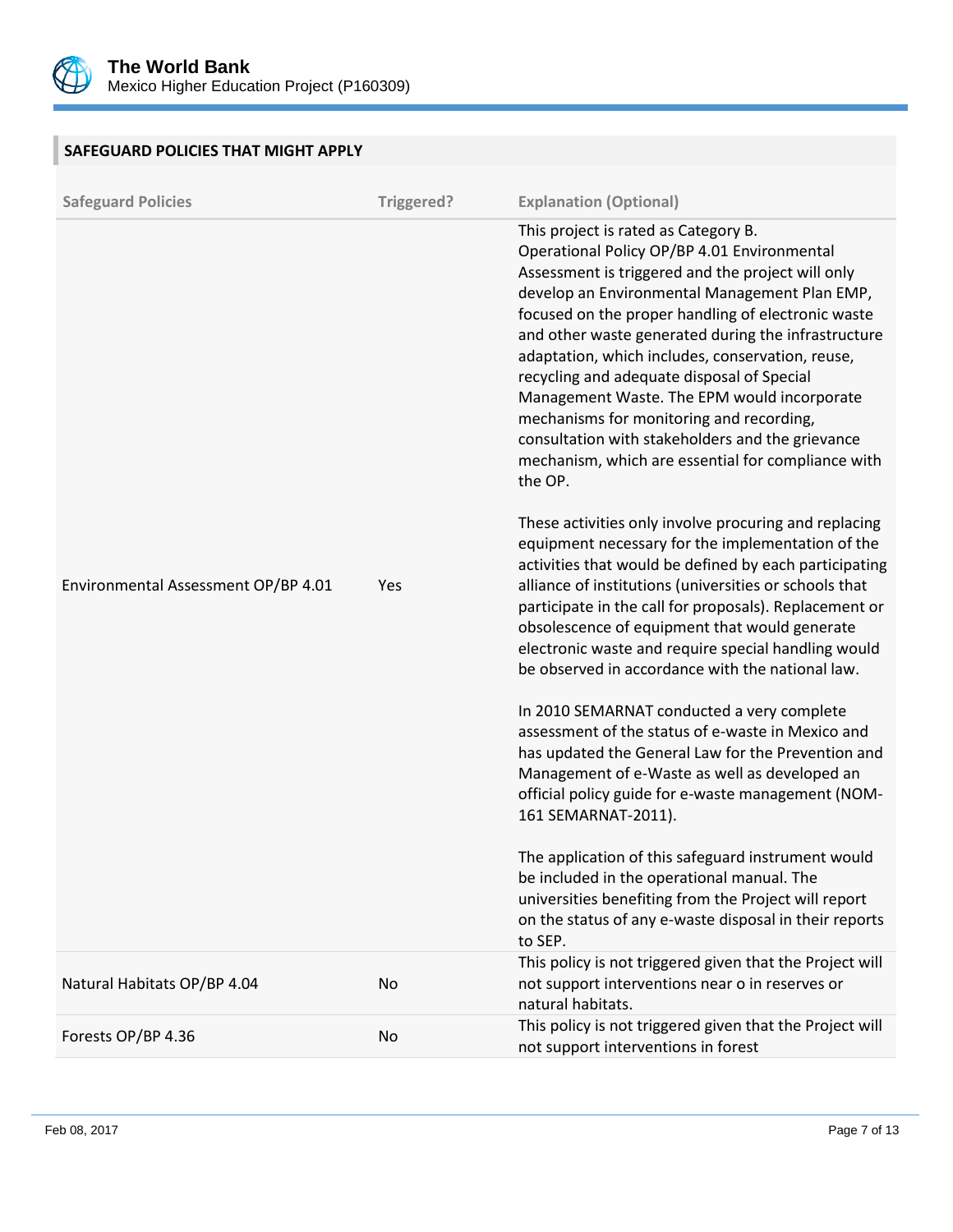

| Pest Management OP 4.09                           | No  | This policy is not triggered given that the Project will<br>not support acquisition or use of pesticides.                                                                                                                                                                                                                                                                                                                                                                                                                                                                                                                                                                                                                                                                                                                                                                                                                                                                                                                                                                                                                                                                                                                                                                                                                                                                                                                                                                                                                                                                                                                                                |
|---------------------------------------------------|-----|----------------------------------------------------------------------------------------------------------------------------------------------------------------------------------------------------------------------------------------------------------------------------------------------------------------------------------------------------------------------------------------------------------------------------------------------------------------------------------------------------------------------------------------------------------------------------------------------------------------------------------------------------------------------------------------------------------------------------------------------------------------------------------------------------------------------------------------------------------------------------------------------------------------------------------------------------------------------------------------------------------------------------------------------------------------------------------------------------------------------------------------------------------------------------------------------------------------------------------------------------------------------------------------------------------------------------------------------------------------------------------------------------------------------------------------------------------------------------------------------------------------------------------------------------------------------------------------------------------------------------------------------------------|
| Physical Cultural Resources OP/BP 4.11            | No  | This policy is not triggered given that the Project will<br>not affect physical cultural resources                                                                                                                                                                                                                                                                                                                                                                                                                                                                                                                                                                                                                                                                                                                                                                                                                                                                                                                                                                                                                                                                                                                                                                                                                                                                                                                                                                                                                                                                                                                                                       |
| Indigenous Peoples OP/BP 4.10                     | Yes | Indigenous Peoples OP/BP 4.10, the Borrower,<br>through the General Coordination of Intercultural<br>and Bilingual Education (CGEIB), would be<br>responsible for implementing the measures related<br>to this policy. The Project would develop a<br>communication strategy to raise awareness of the<br>Project and the call for proposals for Components 1,<br>2 and 3. An objective of the communication strategy<br>would be to increase the participation of<br>Intercultural Universities, of whose student<br>population come from rural and indigenous<br>communities. To inform the strategy, the borrower<br>will conduct a rapid survey of capacity and readiness<br>for institutions to participate in the Project. The<br>borrower undertook a rapid social assessment to<br>inform the IPPF in coordination with the General<br>Coordination of Intercultural and Bilingual Education<br>(CGEIB) that coordinates Intercultural Universities in<br>the country. A regulatory framework was included<br>in the IPPF and no gaps between OP 4.10 and<br>existing framework were identified. The application<br>of this safeguard instrument would be included in<br>the operational manual. A consultation process for<br>the IPPF took place with each of the Directors of the<br>major sub-systems in the country which include the<br>public state universities (includes the intercultural<br>universities); the teacher training colleges; the<br>technical institutes; and the pedagogical universities.<br>The IPPF was also shared for comments with the<br>Comisión Nacional para el Desarrollo de los Pueblos<br>Indígenas (CDI). |
| Involuntary Resettlement OP/BP 4.12               | No  | This policy is not triggered given that the Project will<br>not represent a risk in terms of population<br>resettlements or access to natural resources.                                                                                                                                                                                                                                                                                                                                                                                                                                                                                                                                                                                                                                                                                                                                                                                                                                                                                                                                                                                                                                                                                                                                                                                                                                                                                                                                                                                                                                                                                                 |
| Safety of Dams OP/BP 4.37                         | No  | This policy is not triggered given that the Project will<br>not support the construction or rehabilitation of<br>dams nor will support other investments which rely<br>on the services of existing dams                                                                                                                                                                                                                                                                                                                                                                                                                                                                                                                                                                                                                                                                                                                                                                                                                                                                                                                                                                                                                                                                                                                                                                                                                                                                                                                                                                                                                                                  |
| Projects on International Waterways<br>OP/BP 7.50 | No  | This policy should not be triggered because the<br>proposed Project will not affect International<br>waterways.                                                                                                                                                                                                                                                                                                                                                                                                                                                                                                                                                                                                                                                                                                                                                                                                                                                                                                                                                                                                                                                                                                                                                                                                                                                                                                                                                                                                                                                                                                                                          |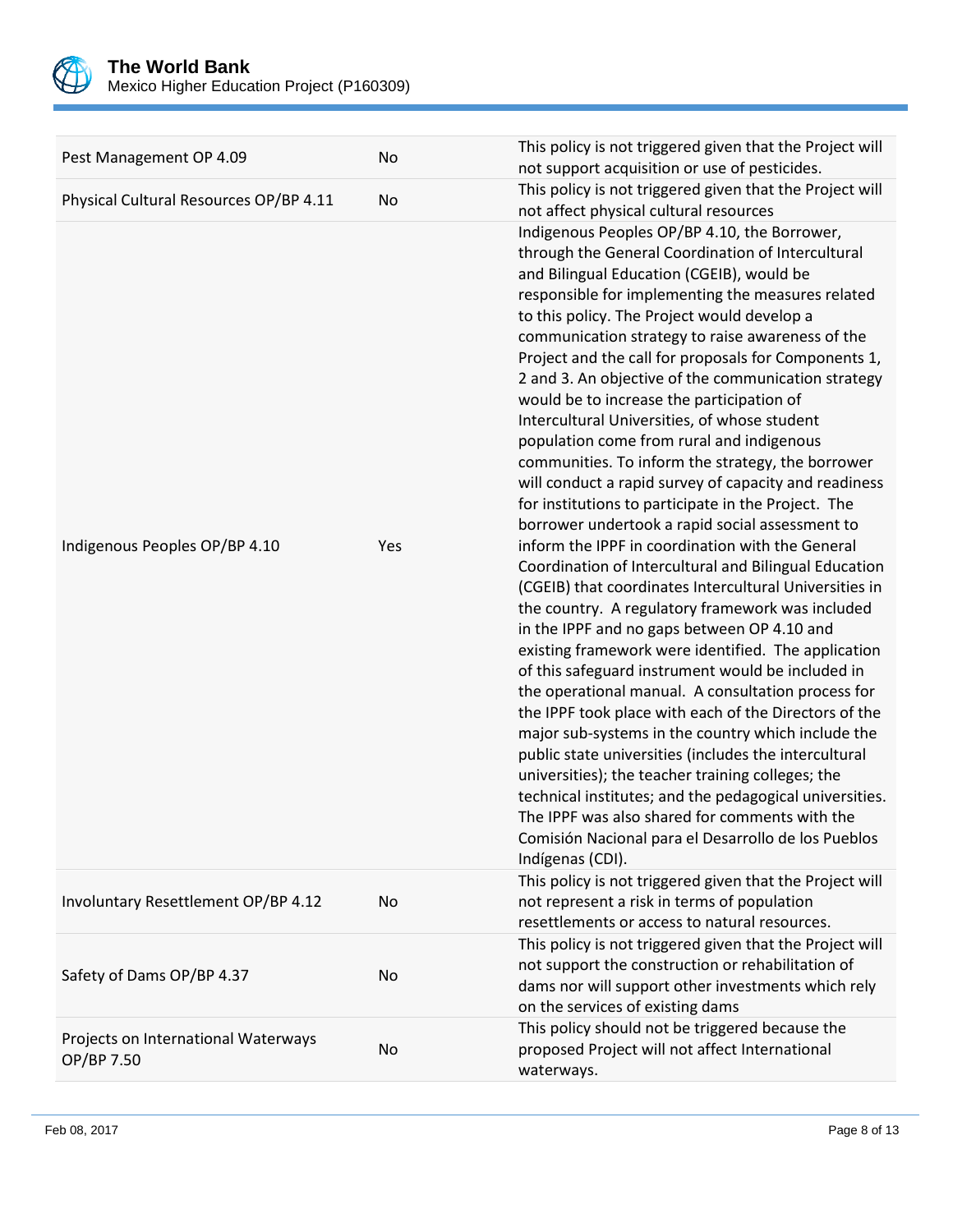

Projects in Disputed Areas OP/BP 7.60 No

This policy should not be triggered because the proposed Project will not affect disputed areas as defined under the policy.

## **KEY SAFEGUARD POLICY ISSUES AND THEIR MANAGEMENT**

## **A. Summary of Key Safeguard Issues**

1. Describe any safeguard issues and impacts associated with the proposed project. Identify and describe any potential large scale, significant and/or irreversible impacts:

There is no significant or irreversible impacts related with the Project.

2. Describe any potential indirect and/or long term impacts due to anticipated future activities in the project area: There is no indirect potential impact caused by the Project. The mitigation measures comply with local Mexican law.

3. Describe any project alternatives (if relevant) considered to help avoid or minimize adverse impacts. N/A

4. Describe measures taken by the borrower to address safeguard policy issues. Provide an assessment of borrower capacity to plan and implement the measures described.

The Borrower, through the General Direction of Higher Education Studies (DGESU) and General Directorate of Higher Education for Education Professionals (Dirección General de Educacion Superior para Profesionales de la Educación, DGESPE) will be responsible for the development and implementation of Safeguard Policies. The environmental risk is considered Low. Due to these circumstances, operational policy 4.01 Environmental Assessment would be instituted. Since the execution of each proposal would be independent, an Environmental Management Plan would be instituted as a safeguard instrument, focused on the proper handling of electronic waste and other waste generated during the infrastructure adaptation. The EMP includes, conservation, reuse, recycling and adequate disposal of Special Management Waste. The EMP follows the guidelines and national legal framework that is already established through the General Law for the Prevention and Management of Waste and NOM- 161 SEMARNAT-2011.

The social risk is also low, Physical Cultural Resources OP/BP 4.11 and Involuntary Resettlement OP/BP 4.12 do not apply for this Project. Indigenous Peoples OP/BP 4.10 is triggered and an IPPF focusing on a communications strategy for the Intercultural University system and monitoring of their participation has been prepared by the Borrower. As part of the analysis and to establish a baseline, DGESU will implement a rapid assessment survey to determine the extent to which intercultural universities require additional support and capacity building in preparation of proposals and participation in the Project.

5. Identify the key stakeholders and describe the mechanisms for consultation and disclosure on safeguard policies, with an emphasis on potentially affected people.

The main beneficiaries of the Project will be State Higher Education Institutions, professors at State Higher Education Institutions, students at State Higher Education Institutions, students at Upper Secondary Education Institutions and their families, public and private employers, and the general public. The EMP has been developed in compliance with national regulations on e-waste management, the dissemination process has taken place with the staff of the directorates of the SEP.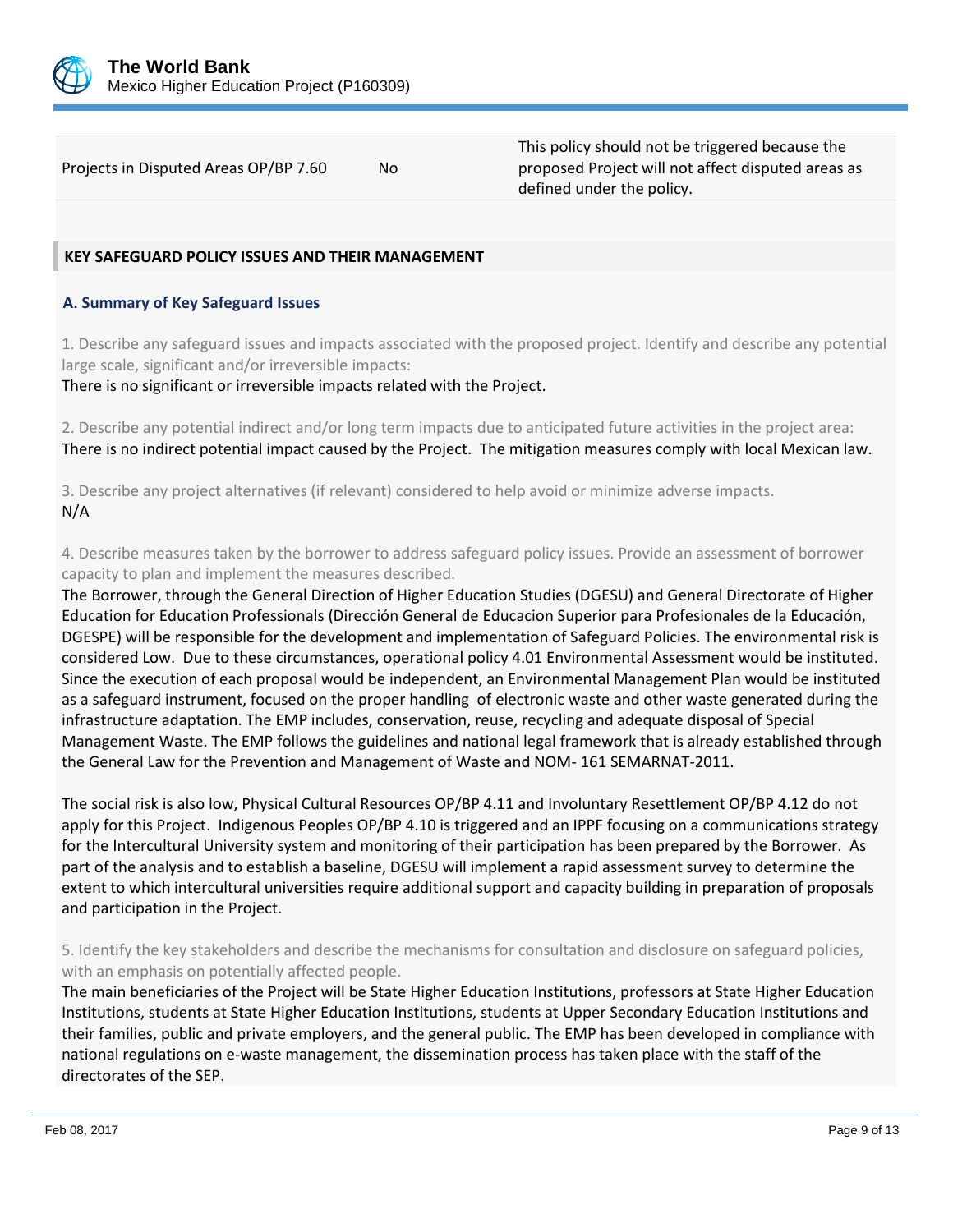

The Borrower disseminated the IPPF and EMP in DGESU website and among SEP Directors responsible for the various higher education sub-systems and indigenous peoples organizations in the country. The Borrower disseminated the IPPF and EMP in DGESU website on January 19, 2017 and consulted with SEP Directors responsible for the various higher education sub-systems and indigenous people's organizations in the country prior to disclosure. The IPPF was subsequently updated and redisclosed on February 8, 2017 -- see Link: http://www.dgesu.ses.sep.gob.mx/Indice.htm#Span4

### **B. Disclosure Requirements**

**Environmental Assessment/Audit/Management Plan/Other** 

| Date of receipt by the Bank | Date of submission to InfoShop | For category A projects, date of<br>distributing the Executive Summary of<br>the EA to the Executive Directors |
|-----------------------------|--------------------------------|----------------------------------------------------------------------------------------------------------------|
| 17-Jan-2017                 | 18-Jan-2017                    |                                                                                                                |

**"In country" Disclosure** Mexico 19-Jan-2017

#### Comments

The Borrower disseminated the IPPF and EMP in DGESU website on January 19, 2017 and consulted with SEP Directors responsible for the various higher education sub-systems and indigenous people's organizations in the country prior to disclosure. The IPPF was subsequently updated and re-disclosed on February 8, 2017 -- see Link: http://www.dgesu.ses.sep.gob.mx/Indice.htm#Span4

**Indigenous Peoples Development Plan/Framework**

Date of receipt by the Bank Date of submission to InfoShop

17-Jan-2017 18-Jan-2017

**"In country" Disclosure**

 Mexico 19-Jan-2017

#### Comments

The IPPF was subsequently updated and re-disclosed on DGESU website on February 8, 2017 -- see Link: http://www.dgesu.ses.sep.gob.mx/Indice.htm#Span4

## **C. Compliance Monitoring Indicators at the Corporate Level (to be filled in when the ISDS is finalized by the project decision meeting)**

**OP/BP/GP 4.01 - Environment Assessment**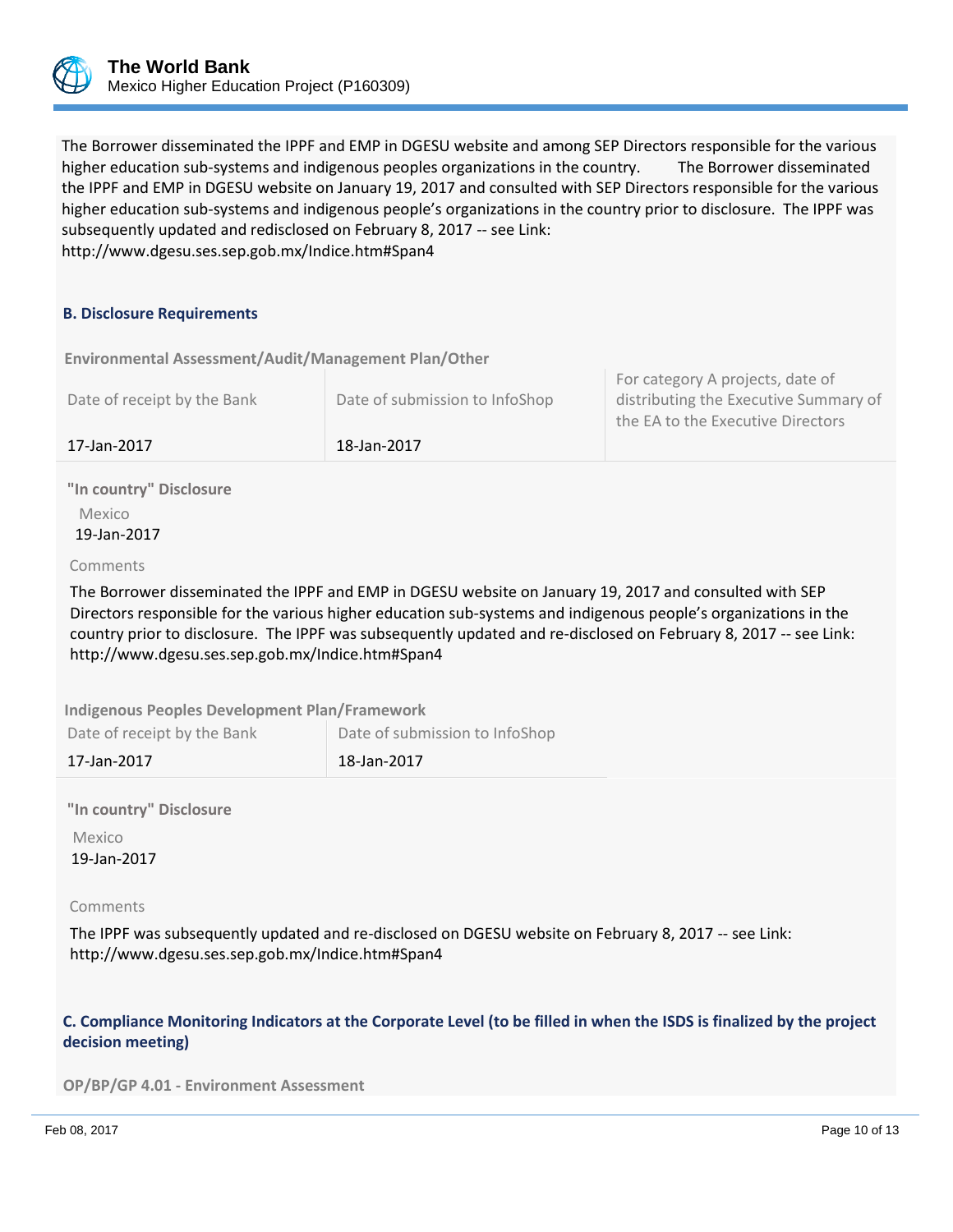

Does the project require a stand-alone EA (including EMP) report?

### Yes

If yes, then did the Regional Environment Unit or Practice Manager (PM) review and approve the EA report? Yes

Are the cost and the accountabilities for the EMP incorporated in the credit/loan?

## Yes

## **OP/BP 4.10 - Indigenous Peoples**

Has a separate Indigenous Peoples Plan/Planning Framework (as appropriate) been prepared in consultation with affected Indigenous Peoples?

Yes

If yes, then did the Regional unit responsible for safeguards or Practice Manager review the plan?

Yes

If the whole project is designed to benefit IP, has the design been reviewed and approved by the Regional Social Development Unit or Practice Manager?

## NA

**The World Bank Policy on Disclosure of Information**

Have relevant safeguard policies documents been sent to the World Bank's Infoshop?

## Yes

Have relevant documents been disclosed in-country in a public place in a form and language that are understandable and accessible to project-affected groups and local NGOs?

## Yes

**All Safeguard Policies**

Have satisfactory calendar, budget and clear institutional responsibilities been prepared for the implementation of measures related to safeguard policies?

Yes

Have costs related to safeguard policy measures been included in the project cost?

## Yes

Does the Monitoring and Evaluation system of the project include the monitoring of safeguard impacts and measures related to safeguard policies?

## Yes

Have satisfactory implementation arrangements been agreed with the borrower and the same been adequately reflected in the project legal documents?

Yes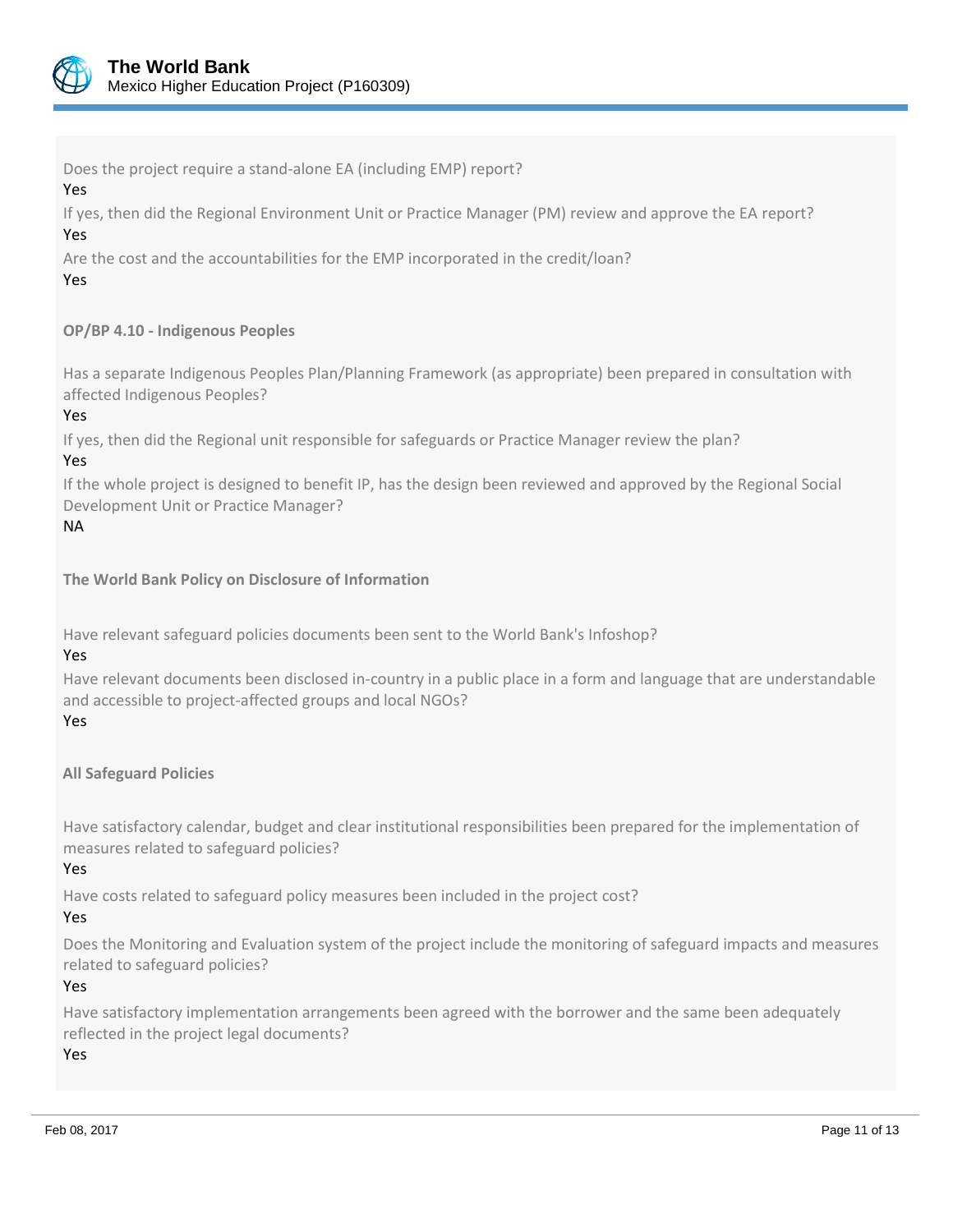

## **CONTACT POINT**

#### **World Bank**

Robert J. Hawkins Senior Education Specialist

Javier Botero Alvarez Lead Education Specialist

#### **Borrower/Client/Recipient**

Ministry of Finance and Public Credit (Secretaria de Hacienda y Credito Publico, SHCP)

#### **Implementing Agencies**

Secretaria de Educación Pública Salvador Jara Guerrero Subsecretario de Educacion Superior salvador.jara@nube.sep.gob.mx

### **FOR MORE INFORMATION CONTACT**

The World Bank 1818 H Street, NW Washington, D.C. 20433 Telephone: (202) 473-1000 Web:<http://www.worldbank.org/projects>

## **APPROVAL**

| Task Team Leader(s): | Robert J. Hawkins     |
|----------------------|-----------------------|
|                      | Javier Botero Alvarez |

## **Approved By**

Safeguards Advisor: